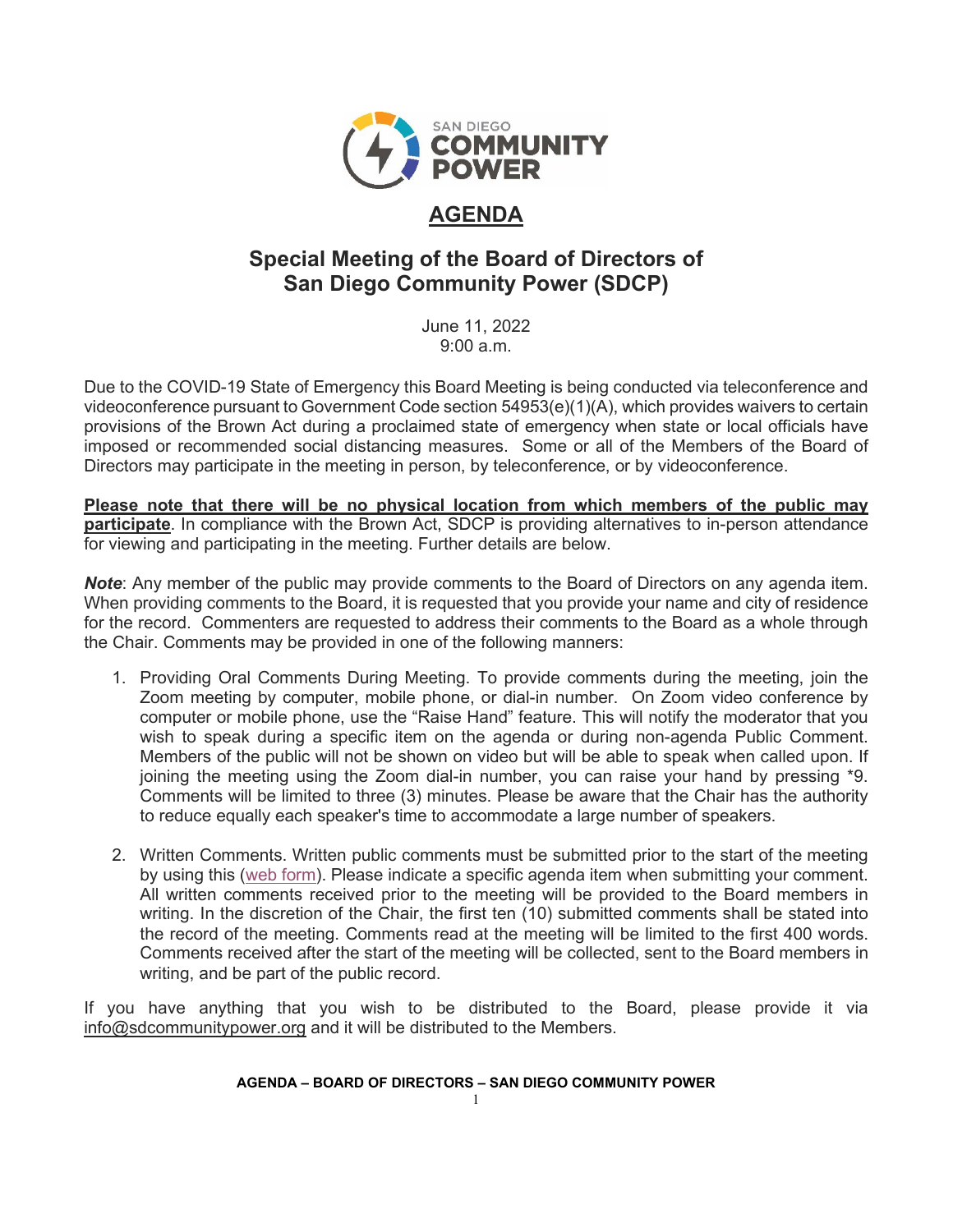The public may participate using the following remote options:

### Teleconference Meeting Webinar [https://zoom.us/j/94794075133](https://www.google.com/url?q=https://zoom.us/j/94794075133&sa=D&source=calendar&ust=1616887069364000&usg=AOvVaw2-U-6hPIHkok0FazSYm5lQ)

Telephone (Audio Only) (669) 900-6833 or (346) 248-7799 | Webinar ID: 947 9407 5133

**Welcome**

**Call to Order**

**Pledge of Allegiance** 

**Roll Call**

### **Strategic Planning Workshop**

*The following item calls for discussion and/or potential action by the Board of Directors.* 

*Please note that all public comments on this agenda item will be requested and received at the time the item is called. Once public comment has been completed, the Board of Directors will proceed with the Board Workshop and no late comments will be received.* 

### **1. Board of Directors Workshop on Strategic Planning and Creation of Core Values and Goals**

**for 2023–2027**

**Adjournment**

### *Compliance with the Americans with Disabilities Act*

SDCP Board of Directors meetings comply with the protections and prohibitions of the Americans with Disabilities Act. Individuals with a disability who require a modification or accommodation, including auxiliary aids or services, in order to participate in the public meeting may contact (888) 382-0169 or info@sdcommunitypower.org. Requests for disability-related modifications or accommodations require different lead times and should be provided at least 72-hours in advance of the public meeting.

### *Availability of Committee Documents*

Copies of the agenda and agenda packet are available at https://sdcommunitypower.org/resources/meeting-notes/. Late-arriving documents related to a meeting item which are distributed to a majority of the Members prior to or during the meeting are available for public review as required by law. Previously, public records were available for inspection at San Diego Community Power, Moniker Commons located at 2869 Historic Decatur Road San Diego, CA 92106. However, due to the Governor's Executive Orders N-25-20 and N-29-20 and the need for social distancing, in-person inspection is now suspended. Public records, including agenda-related documents, can instead be requested electronically at info@sdcommunitypower.org or by mail to SDCP at, 815 E Street, Suite 12716, San Diego, CA 92112. The documents may also be posted at the above website.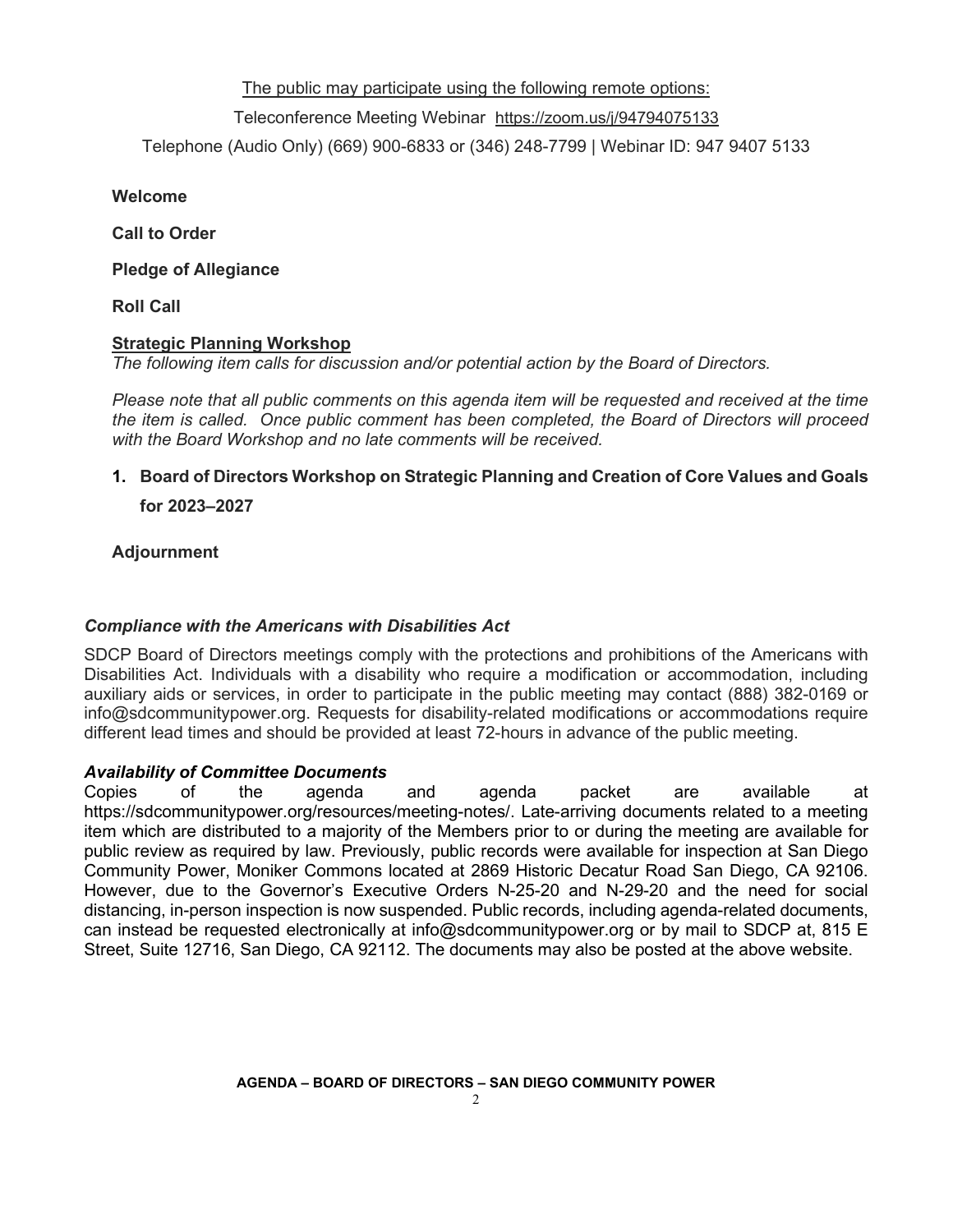# **San Diego Community Power**

# **Board Workshop – Strategic Planning Session #2**

# **Workbook Table of Contents**

- A. Table of Contents
- B. Session Objectives
- C. Workshop Schedule
- D. Core Values Survey Results
- E. SDCP Mission & Vision Statements (Preliminary)
- F. Key Focus Areas for 2023-2027 (Preliminary)
- G. Draft Goals Supporting Key Focus Areas for 2023-2027
- H. *The 100/0 Principle* Worksheet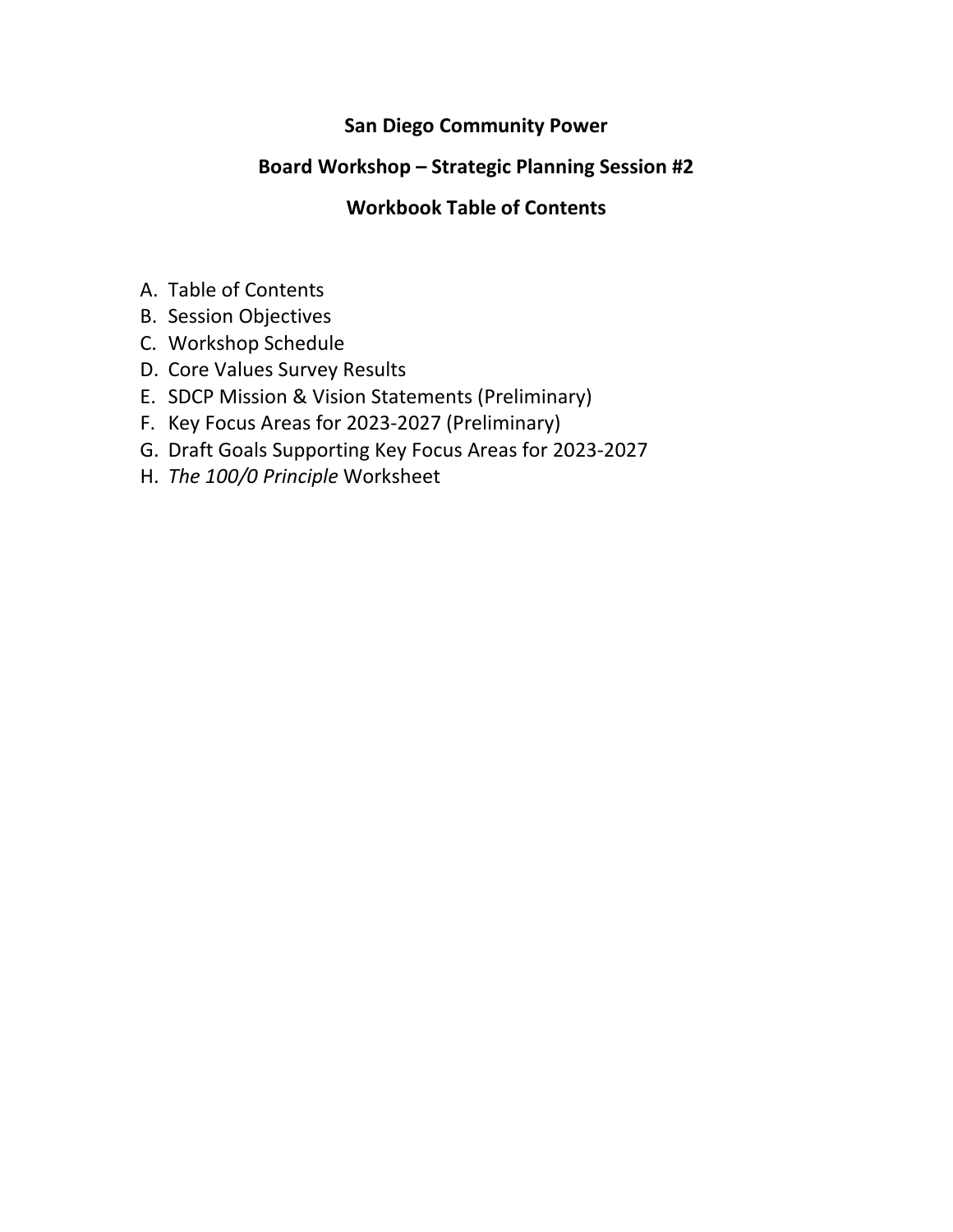## **San Diego Community Power Board Workshop and Strategic Planning Session #2 Saturday, June 11, 2022**

## **Session Objectives**

## **Facilitator: Lisa Gordon**

## **Objectives:**

- 1. To celebrate SDCP's accomplishments together and "work together" in a spirit of collaboration and alignment.
- 2. To create and establish Core Values (preliminary) that reflect San Diego Community Power's organizational culture, identity, and way of being.
- 3. To identify and create Goals (preliminary) that support and align with Key Focus Areas for 2023-2027 and drive toward vision.
- 4. To discuss and consider best practices and principles ("Rules of Engagement") to help the Board, Staff, and CAC work together more effectively; strengthen organizational culture; guide interactions and communication; and enhance internal and external relationships.
- 5. To continue to establish a foundation for effective teamwork as Board Members.
- 6. To conduct the session in an open, collaborative, collegial manner that ensures full participation of the Board, and fosters dialogue that: a) honors the views, values and perspectives of participants and b) facilitates energy, enthusiasm and momentum toward fulfilling the objectives of the strategic planning session.

### **Results:**

- 1. Establishment of organizational Core Values (preliminary/working) for SDCP.
- 2. Identification of Goals to support Key Focus Areas / "Big Picture" Priorities to guide the organization in its activities and support the development of SDCP's first Strategic Plan.
- 3. Organizational culture development and team building that enhance, strengthen, and yield stronger relationships. Working "Rules of Engagement" may also be developed.
- 4. A collaborative, meaningful, and effective Strategic Planning Session #2 for the Board, Staff, and CAC.
- 5. Insightful, productive, and collaborative discussions and decision-making process for Board members.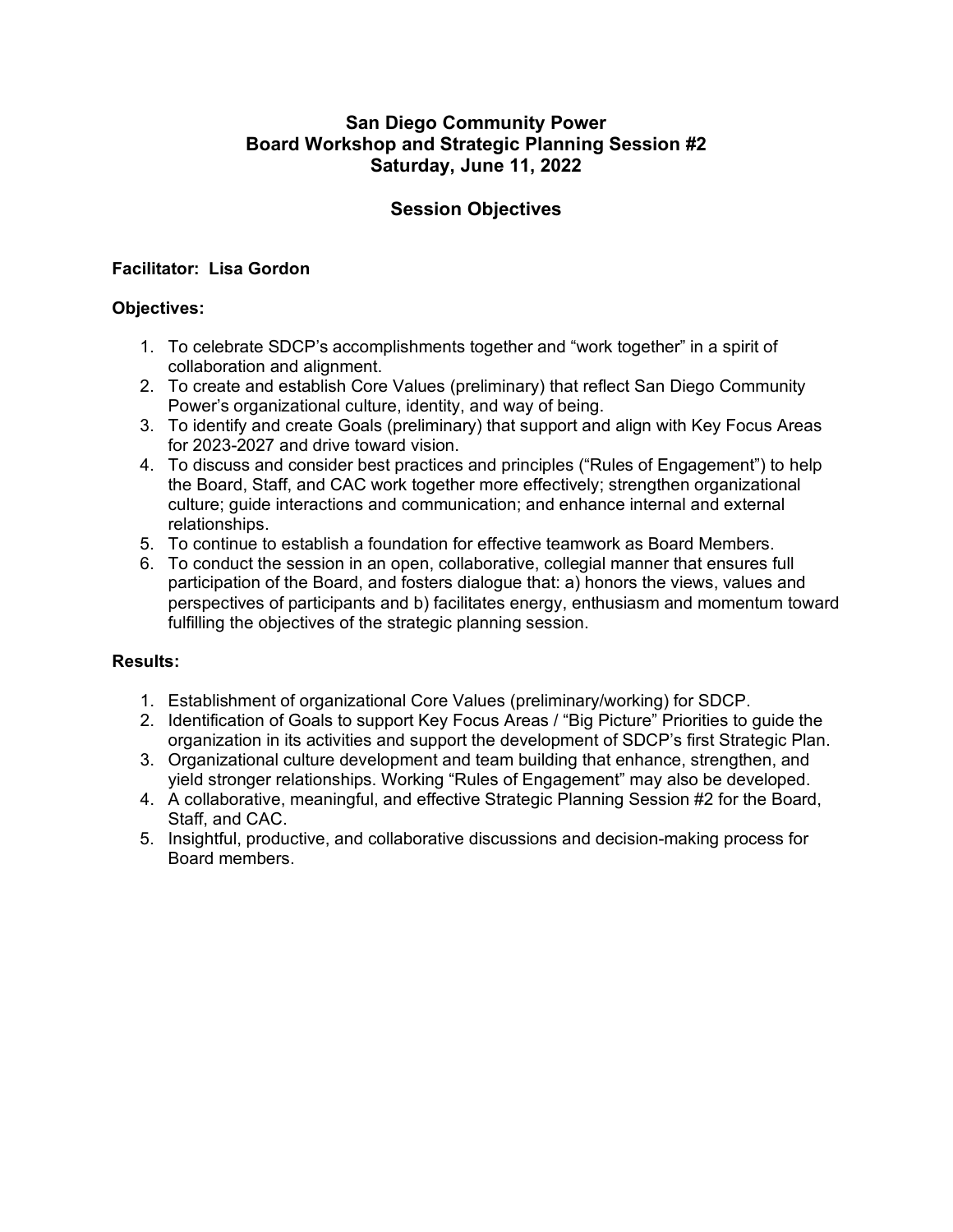## **SDCP BOARD WORKSHOP SCHEDULE: STRATEGIC PLANNING SESSION #2**

| Time*     | <b>Activity</b>                                                                                                                                                                                                                                                                                                            |  |  |  |  |
|-----------|----------------------------------------------------------------------------------------------------------------------------------------------------------------------------------------------------------------------------------------------------------------------------------------------------------------------------|--|--|--|--|
| 9:00 a.m. | Welcome / Call to Order / Roll Call / Public Comment                                                                                                                                                                                                                                                                       |  |  |  |  |
|           | Introduce Facilitator / Adopt Session Objectives / Adopt Ground<br>Rules and Facilitation Guidelines / Housekeeping                                                                                                                                                                                                        |  |  |  |  |
|           | <b>SDCP Reflection: "Looking Back / Looking Forward":</b><br>A Celebration Exercise for Board, Staff, and CAC<br>SDCP "At Work" / "Working Together"                                                                                                                                                                       |  |  |  |  |
|           | <b>Strategic Planning Process:</b><br>Overview & Review of Strategic Planning Process & Terms<br>Key Insights and Observations from Survey (Survey<br>$\bullet$<br>Results)                                                                                                                                                |  |  |  |  |
|           | Core Values / SDCP "At Work":<br><b>Discuss Elements of Core Values</b><br><b>Review Core Values Survey Results</b><br><b>Core Values Group Activity</b><br>$\bullet$<br><b>Create/Identify Preliminary Core Values</b>                                                                                                    |  |  |  |  |
| Noon      | Lunch Break (45 minutes)                                                                                                                                                                                                                                                                                                   |  |  |  |  |
|           | <b>Goals supporting Key Focus Areas / "Big Picture Priorities"</b><br>Review Key Focus Areas (preliminary) for 2023-2027<br>$\bullet$<br>Review and discuss Staff Recommendations on Goals to<br>support Key Focus Areas:<br>Presentation by CEO Karin Burns<br>$\circ$<br>Create/Identify Preliminary Goals for 2023-2027 |  |  |  |  |
|           | The 100/0 Principle:<br>Insights & Observations on The 100/0 Principle<br>Discussion on best practices / principles of "working<br>together" (Board/Staff/CAC) at SDCP and beyond<br>Consider creating working Rules of Engagement (optional)                                                                              |  |  |  |  |
|           | Confirm Assignments / Evaluation / Lessons Learned / Closing<br>Reflection                                                                                                                                                                                                                                                 |  |  |  |  |
| 5:00 p.m. | <b>Closing Comments</b>                                                                                                                                                                                                                                                                                                    |  |  |  |  |
| 5:15 p.m. | Adjourn                                                                                                                                                                                                                                                                                                                    |  |  |  |  |

**\*All times are approximate and subject to change.**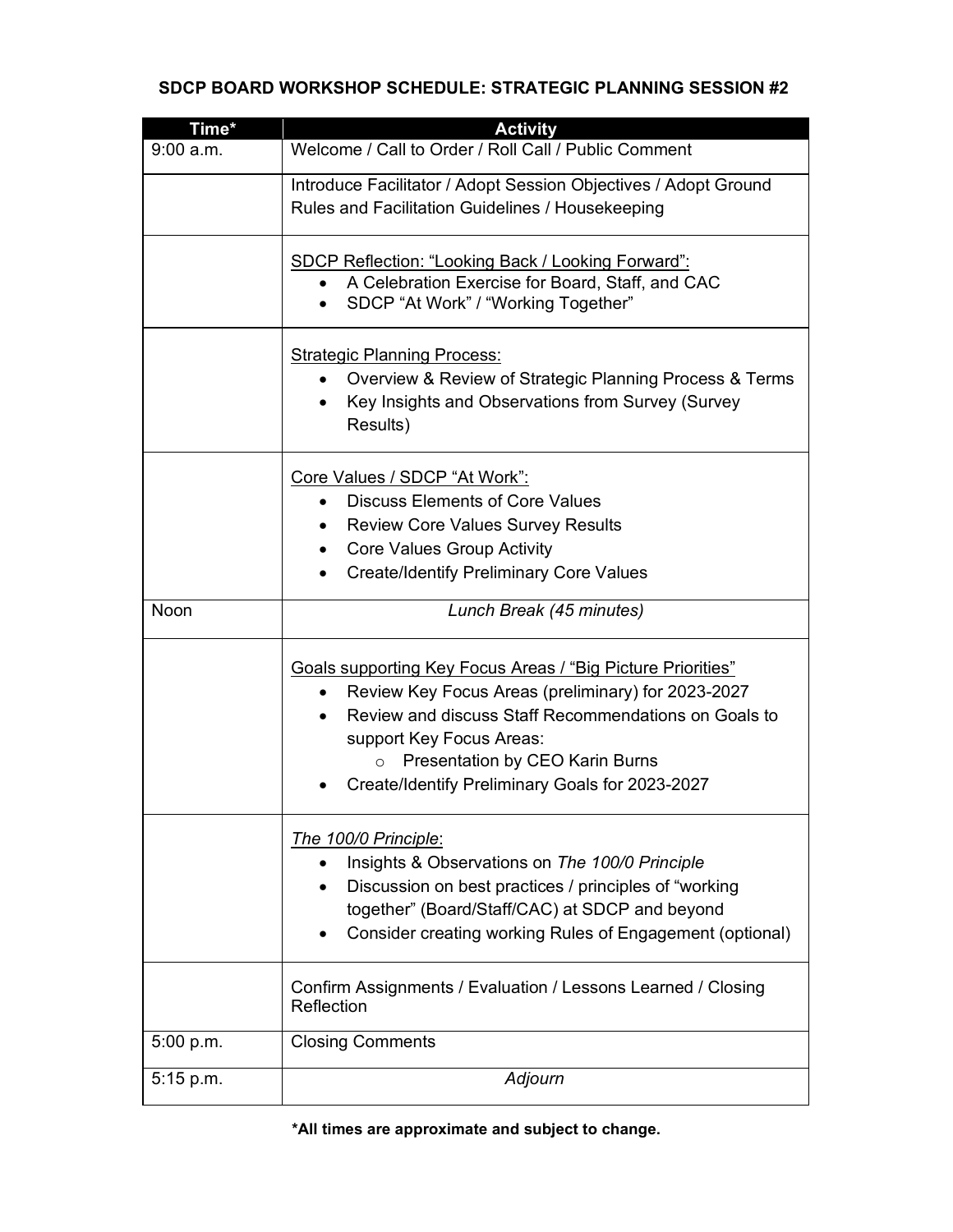### **SDCP Survey Results – Core Values**

**What do you think are/should be the core values of SDCP? What core values shall SDCP embody to guide how people think, interact, and engage with SDCP, and/or how SDCP goes about fulfilling its mission and vision?**

- 1. Transparency, honesty, equity, and sustainability operating by these values builds trust within the community to ultimately build a community of support.
- 2. Affordable renewable energy; Equity; People over profits; Community empowerment; Local, skilled workforce development; Transparency; Community-driven action
- 3. I think that SDCP's core values include respect
- 4. Transparency, responsibility, equity, and innovation.
- 5. Integrity. Inclusion. Impact. Environmental Stewardship. Collaboration/ Teamwork.
- 6. Prioritizing respect, inclusivity and integrity as core values.
- 7. Bringing added value to customers
- 8. Customer service, community orientation, clean energy, inclusion of all consumers
- 9. Trust. Transparency. People. Innovative. Leader.
- 10. Equity, accessibility, sustainability
- 11. Actively engage with communities we serve
- 12. Environmental Justice and Equity.
- 13. Sustainable, equitable, transparent, honest, integrity, respect
- 14. Equity, community, visionary, trustworthy, proud, local, fresh
- 15. Equity, affordability, 100% clean energy, local clean energy
- 16. Transparency, Accountability, Diversity and Inclusion, Passion, Esprit de Corps
- 17. Reliability, responsiveness, sustainability, transparency, diversity, open to innovation, guided by climate goals and meeting customer needs, listens to communities it serves
- 18. Sustainability, equity, innovation, community
- 19. Honesty, transparency, humility, collaboration, respect
- 20. Dependability, trust, community first, commitment to customers, accountability, innovative, diversity, equity, sustainability
- 21. Open, transparent, and aggressive in protecting and empowering customers in the fields of power generation and energy efficiency
- 22. Community, Clean and green, Local energy, Jobs, Meet the climate challenge.
- 23. A customer-driven neighborhood not-for-profit that is future focused with a clear path to 100% renewable energy that is pragmatic and proven (CAC)
- 24. Focus on the mission and vision; Perseverance.
- 25. Changing the way people think about energy resources
- 26. Equity, climate and environmental justice, opportunity, transparency, investment in community, fiscal responsibility
- 27. Sustainability, equity, excellence, innovation
- 28. Prioritizing the use of local renewable energy that creates a resiliency, ownership and pride in having SDCP. Create a just energy transition for our communities of concern to ensure they benefit equitably from
- 29. Honesty, environmentalism, efficiency
- 30. Centering reinvestment back into customers who have historically been left out (intentionally or unintentionally) of the clean energy transition
- 31. Integrity, Accountability, Credibility and Professionalism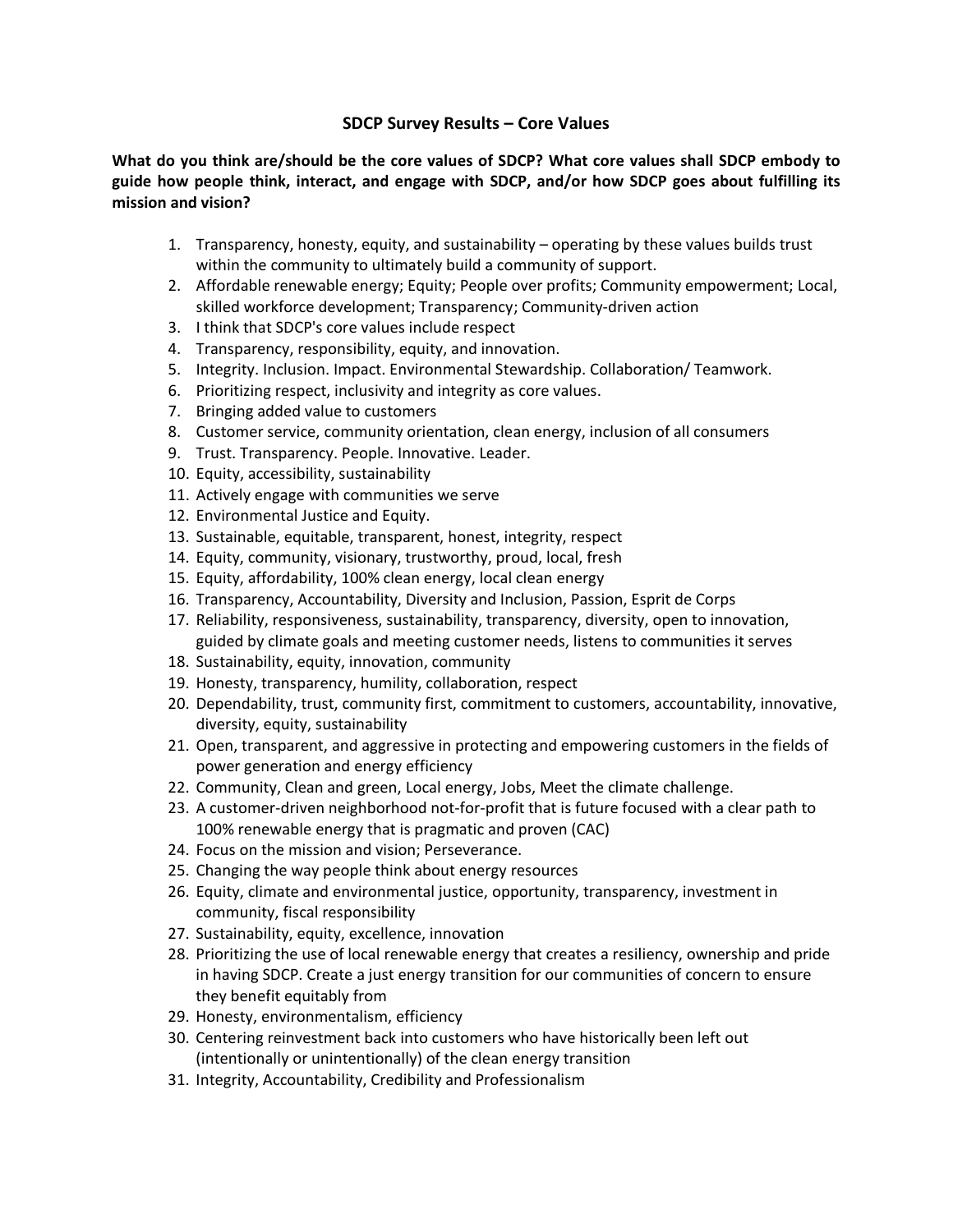# **San Diego Community Power Mission Statement (Preliminary/Working)**

San Diego Community Power is a community-owned organization that provides affordable clean energy and invests in the community to create an equitable and sustainable future for the San Diego region.

Iterations of the Mission Statement:

1) Our mission is to provide affordable clean energy and invest in the community to create an equitable and sustainable future for the San Diego region.

2) To provide affordable clean energy and invest in the community to create an equitable and sustainable future for the San Diego region.

# **San Diego Community Power Vision Statement (Preliminary/Working)**

A global leader inspiring innovative solutions to climate change by powering our communities with 100% clean affordable energy while prioritizing equity, sustainability, and high-quality jobs.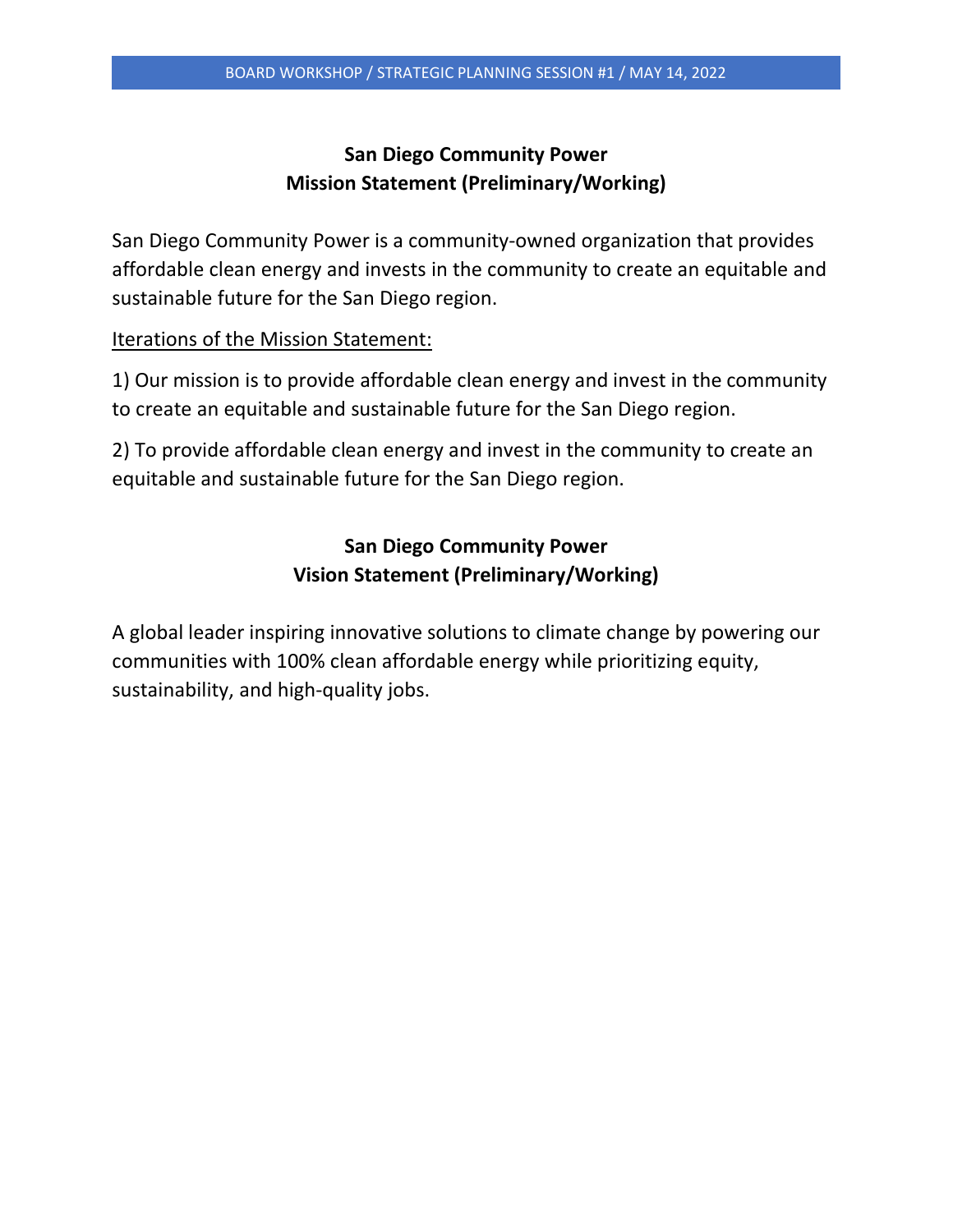## **San Diego Community Power Board Workshop / Strategic Planning Session #1 Preliminary Key Focus Areas for 2023-2027**

## **A. Organizational Development/Culture (mission driven, high-performing team)**

• Internal development (process, HR, culture)

### **B. Energy Portfolio Development**

- Developing a robust clean energy portfolio by 2035
- Investing local and distributed energy procurement and production (roof top and infill solar)
- Developing sustainable green jobs
- Customer/community benefits

### **C. Financial Stability**

- Building financial stability and reserves
- Market and operational/ risk management
- Credit Rating

### **D. Community Program Delivery**

- Local development business plan
- Developing sustainable green jobs
- Program needs assessment
- Customer/community benefits

#### **E. Marketing/ Branding**

- Branding/Marketing/ Building a trusted brand
- Relationship with SDG&E

#### **F. Legislative/Regulatory**

- Market and operational/ risk management
- Representation @CPUC, Sacramento, Cal CCA
- Proactive approach to regulatory and legislative environments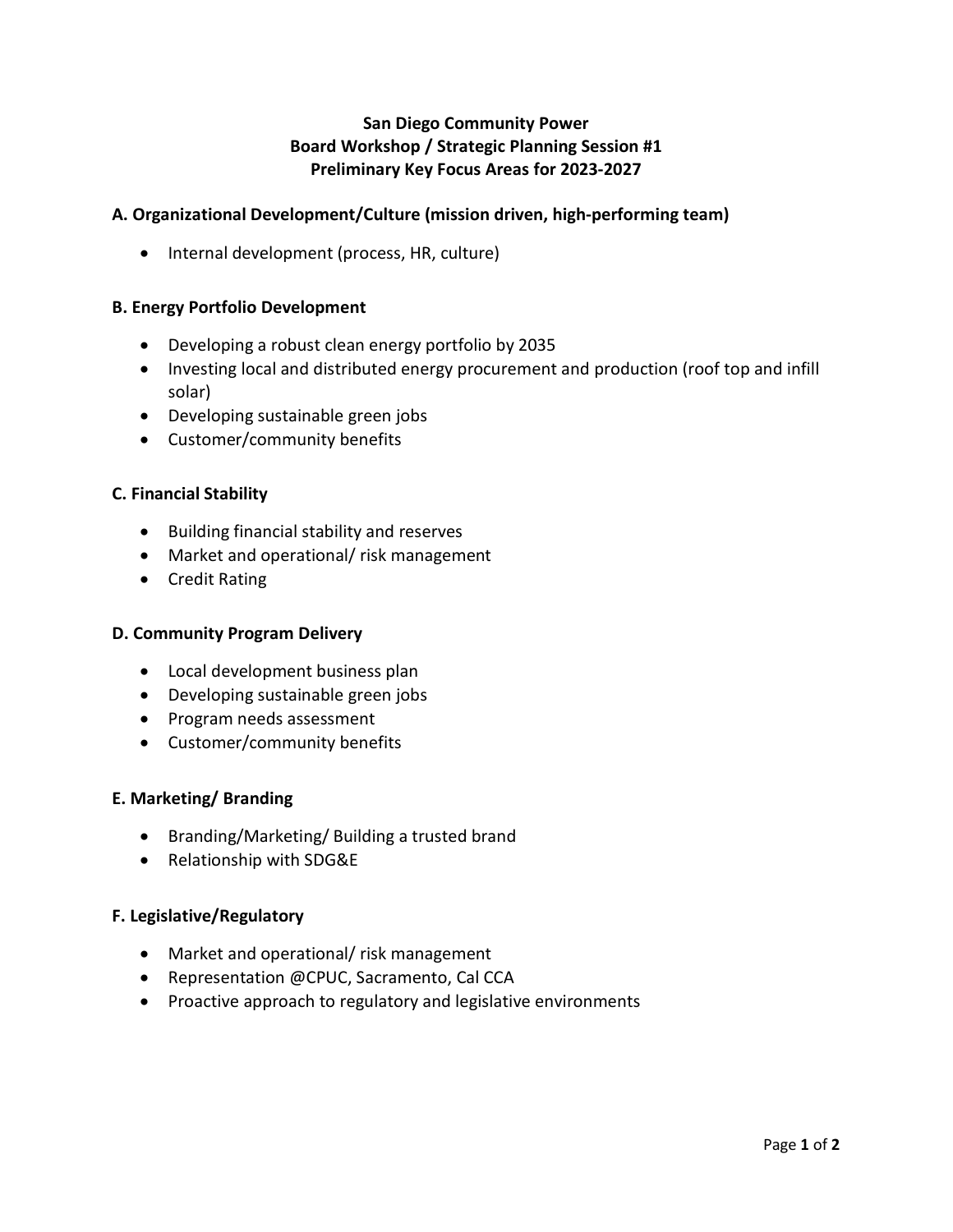## **G. Customer Service**

- Successfully enrolling with opt-out numbers
- Customer/community benefits
- Branding/Marketing/ Building a trusted brand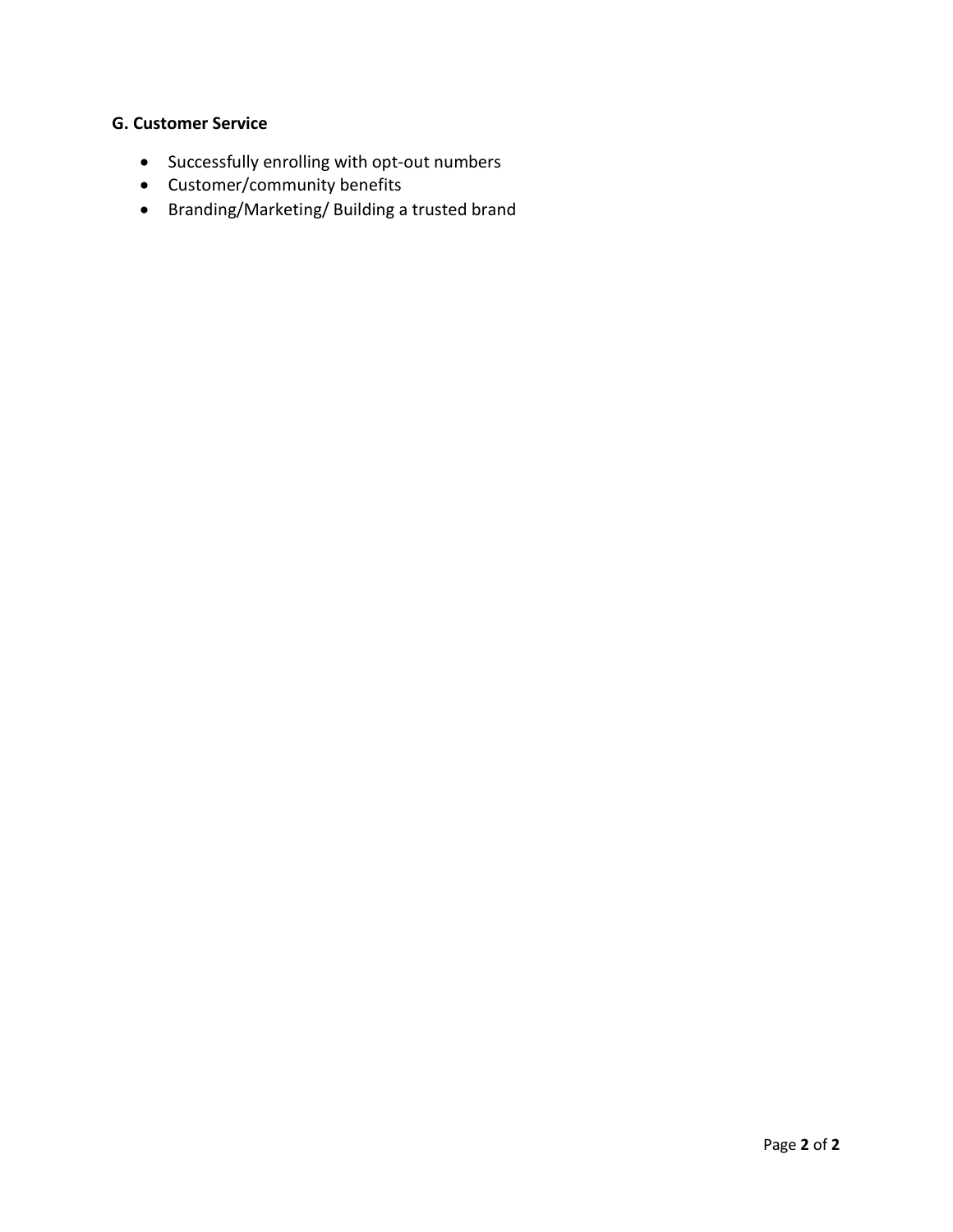### **PRELIMINARY KEY FOCUS AREAS AND RECOMMENDED GOALS (***Board results with input from Staff***)**

**Working SDCP Mission Statement:** San Diego Community Power is a community-owned organization that provides affordable clean energy and invests in the community to create an equitable and sustainable future for the San Diego region.

**Working SDCP Vision Statement**: A global leader inspiring innovative solutions to climate change by powering our communities with 100% clean affordable energy while prioritizing equity, sustainability, and high-quality jobs.

- **1. Financial Stability (Financial Sustainability) Practice fiscal strategies to promote long-term organizational sustainability.**
- Adopt financial controls and policies to meet or exceed best practices and manage risk.
- Obtain an investment grade credit rating by Nov 2025.
- Adopt plan to increase reserves to \$175M by 10/2023 (90 DCOH) and \$360M by 10/2025 (180 DCOH).
- Develop Rate Stabilization Reserve of \$70M to mitigate power cost fluctuations and economic downturns.
- **2. Energy Portfolio Development (Power Procurement) Provide sufficient, reasonably priced, clean electricity to our customers.**
- Manage portfolio to manage risk, cost and reliability objectives through risk management tools, sufficient staffing, and staff training.
- Develop secure Clean Energy Portfolio with goals of: 50% RE (2022), 75% (2027), 85% (2030), and 100% (2035).
- 15% of our energy coming from new, distributed infill storage/solar+ storage resources within Member Agencies by 2035.
- Support development of innovative energy sources to improve resiliency through pilot programs, grant programs, and partnerships.
- Create high quality local jobs in renewable energy that support healthy families and vibrant communities.
- **3. Community Program Delivery (Community Projects & Programs) Implement energy projects and programs that reduce greenhouse gas emissions, align energy supply and demand, and provide benefits to community stakeholder groups.**
- Implement CPP recommended programs through continuous community engagement and assessment of community benefits while considering technology/ market changes and changing community needs.
- Invest in programs that target underserved communities (communities of concern) and are distributed throughout our Member Agencies.
- Invest in programs that promote residential and commercial solar, infill solar and/or distributed battery storage.
- Develop local support for deep decarbonization through building and transportation electrification.
- Develop workforce opportunities in the local clean energy economy (green careers).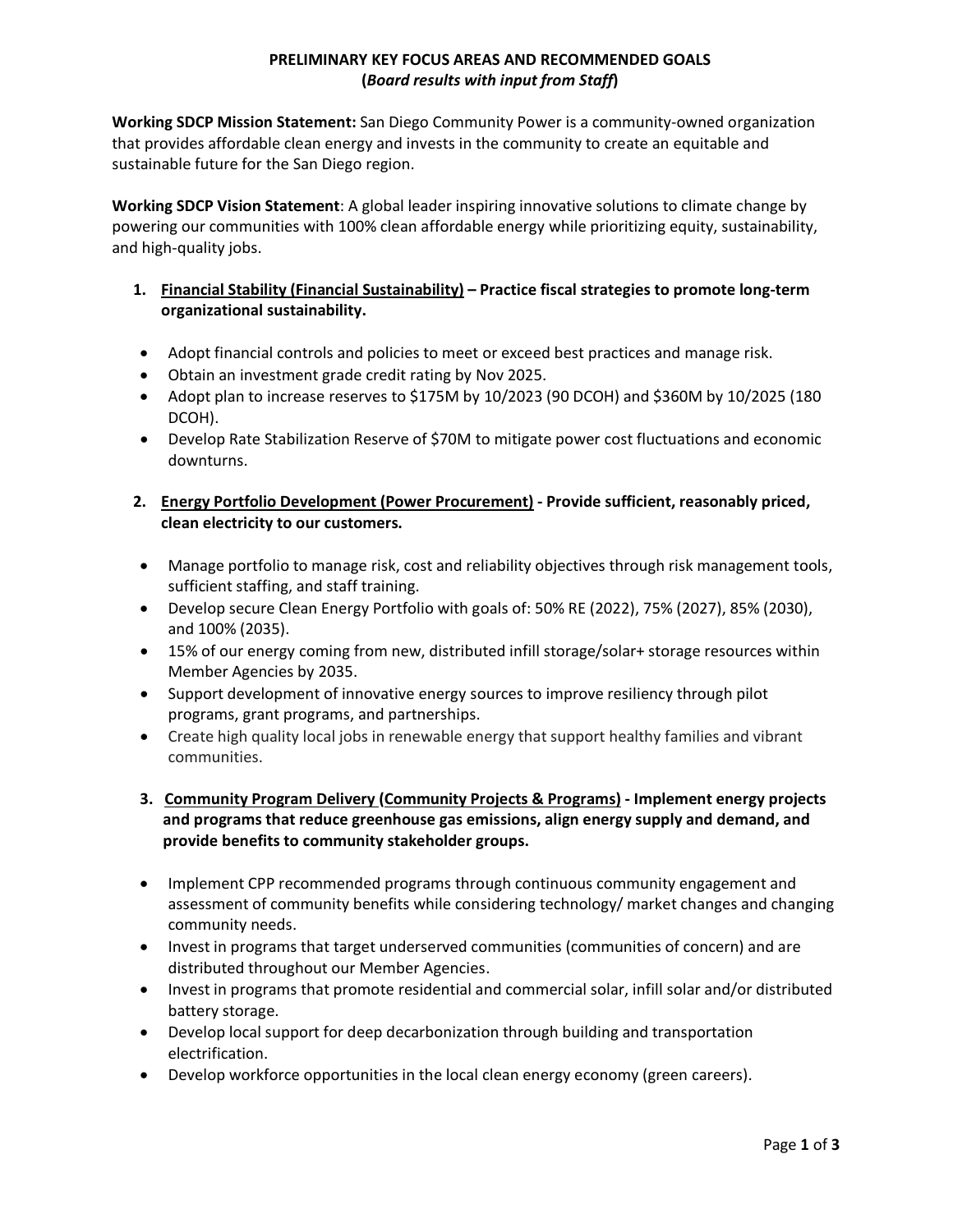- Support local government and state initiatives to advance decarbonization in alignment with Member Agency Climate Action Plans.
- Provide all customers with actionable clean energy education.
- Maintain appropriate and sufficient data sources to support smart program design, implementation and evaluation.

#### **4. Marketing/Branding (Trusted Brand Building) – Develop trusted brand reputation to help drive participation in programs and support customer service and retention.**

- Identify and address gaps between perception and desired brand identity.
- Translate policy issues into consumer-friendly information and communication.
- Become known as leadership experts on the CCA model and the industry.
- Foster relationships with city planning offices, CBOs, NGOs, and Trade Associations.
- Develop relationships with industry media and influencers.
- Engage community through participation in local events.

### **5. Legislative/Regulatory (Public Policy) – Advocate for public policies that advance SDCP organizational priorities.**

- Proactively educate and engage policymakers to develop policies that support SDCP's organizational priorities, including advocacy around PCIA reductions.
- Sponsor and support legislation and regulation that is consistent with SDCP's mission, vision, and goals.
- Develop annual legislative plan to advance and support SDCP objectives and share plan with local Senate and Assembly members and staff.
- Develop plan to meet more proactively with and educate key decisionmakers (e.g. CEC, CPUC commissioners).
- Coordination with Member Agency government affairs' teams to align on legislative positions.
- Continue to be an active participant in CalCCA and develop partnerships and coalitions to advance SDCP's policy and legislative agenda through CalCCA efforts.

#### **6. Customer Service (Customer Care) – Ensure high customer retention and satisfaction.**

- Ensure customer satisfaction through key relationships including back-office support and key stakeholders.
- Continually strive to offer competitive rates.
- Maintain and grow high levels of customer participation and satisfaction.
- Achieve 10% of our load at the Power 100 service level by 2027.
- Build a robust data ecosystem for effective procurement, including program design, management and evaluation.
- **7. Organizational Development/Culture (Organizational Excellence) Ensure excellence by adopting sustainable business practices and fostering a workplace culture of innovation, diversity, transparency and integrity.**
- Create an organizational culture of inclusion, mutual respect, trust, innovation, and collaboration that upholds organizational core values.
- Develop an annual staffing plan that identifies and addresses resource needs and gaps.
- Provide training and professional development opportunities that build new skills and abilities.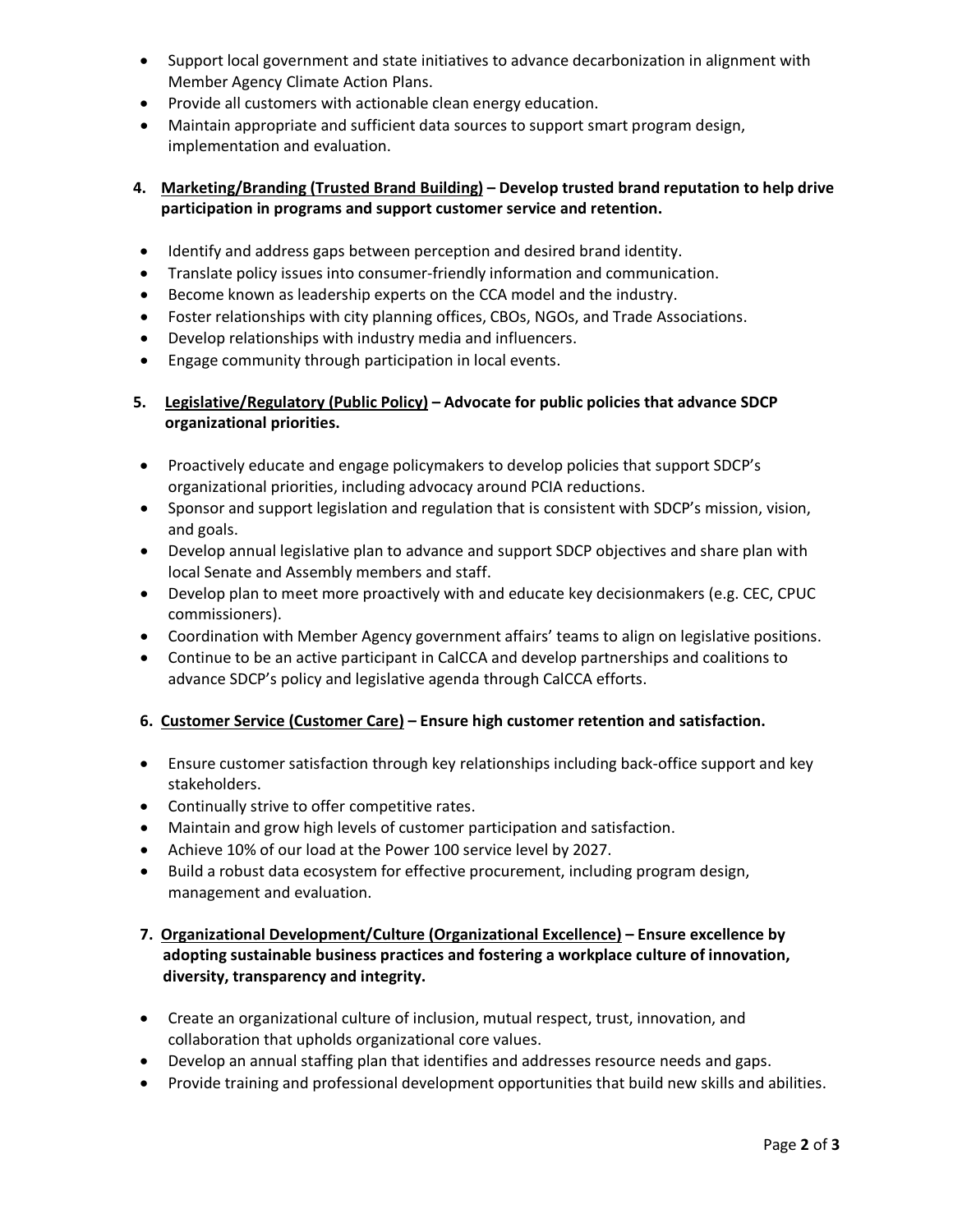- Foster culture of innovation to yield solutions that accelerate our mission and drive toward SDCP's vision.
- Design & implement an internship program that attracts workforce from our member cities and creates opportunities for candidates new to CCAs and the industry.
- Build capacity of CAC to support the mission and core goals of SDCP.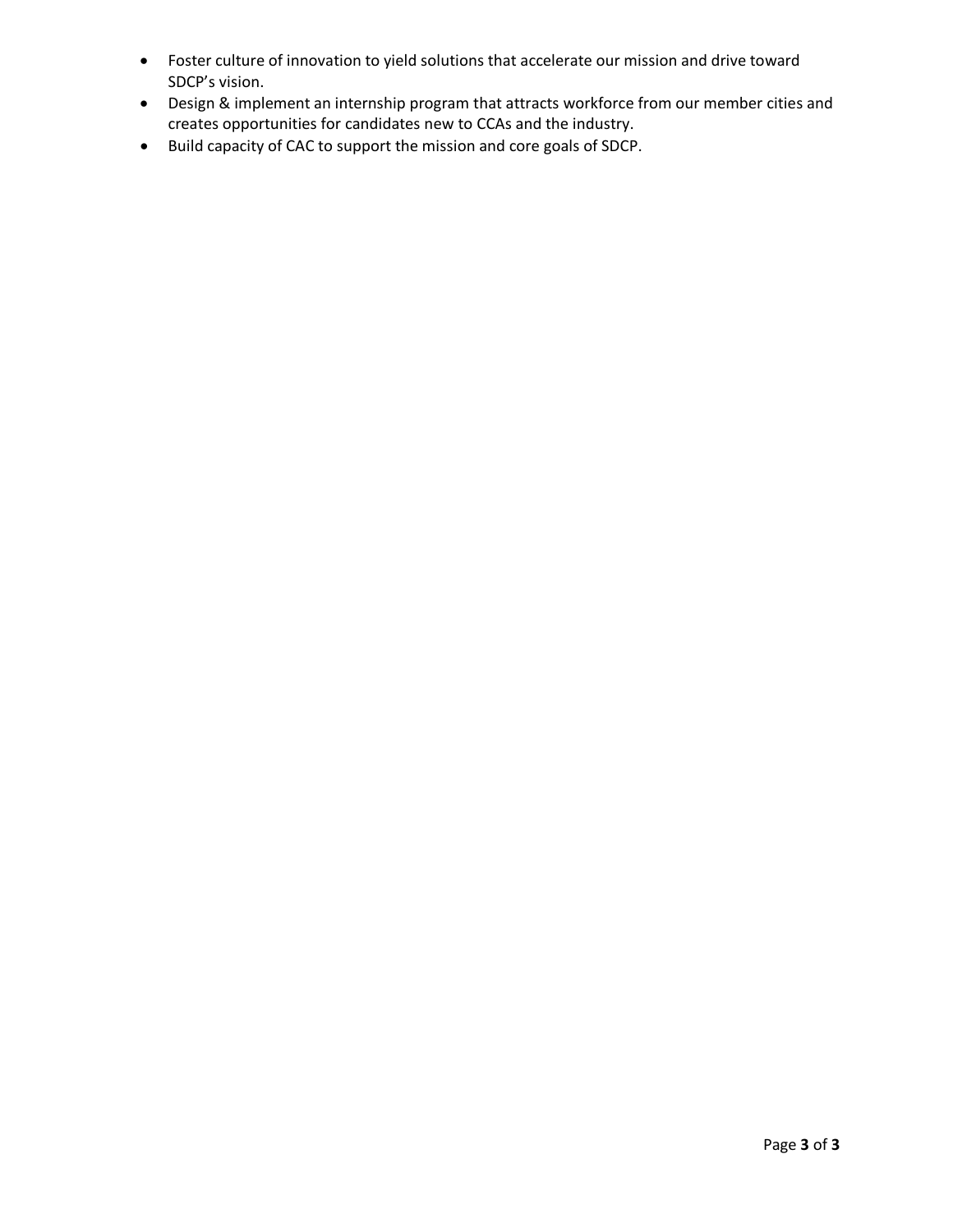

The 100/0 Principle: The Secret of Great Relationships by Al Ritter

**COLLECT** 

**San Diego Community Power** Team Building Session / Rules of Engagement Facilitator: Lisa Gordon, M.S.

---------

# **Questions/Reflections:**

| 1.                                                              |  |             |  |  |  |
|-----------------------------------------------------------------|--|-------------|--|--|--|
|                                                                 |  |             |  |  |  |
|                                                                 |  |             |  |  |  |
|                                                                 |  |             |  |  |  |
|                                                                 |  |             |  |  |  |
|                                                                 |  |             |  |  |  |
|                                                                 |  |             |  |  |  |
|                                                                 |  |             |  |  |  |
|                                                                 |  |             |  |  |  |
|                                                                 |  |             |  |  |  |
|                                                                 |  |             |  |  |  |
|                                                                 |  |             |  |  |  |
|                                                                 |  |             |  |  |  |
|                                                                 |  |             |  |  |  |
|                                                                 |  |             |  |  |  |
|                                                                 |  |             |  |  |  |
|                                                                 |  |             |  |  |  |
|                                                                 |  |             |  |  |  |
|                                                                 |  |             |  |  |  |
| Implementation of The 100/0 Principle and how you will respond: |  |             |  |  |  |
|                                                                 |  |             |  |  |  |
|                                                                 |  |             |  |  |  |
|                                                                 |  |             |  |  |  |
|                                                                 |  |             |  |  |  |
|                                                                 |  |             |  |  |  |
|                                                                 |  |             |  |  |  |
|                                                                 |  |             |  |  |  |
|                                                                 |  |             |  |  |  |
|                                                                 |  | $\mathbf 1$ |  |  |  |
|                                                                 |  |             |  |  |  |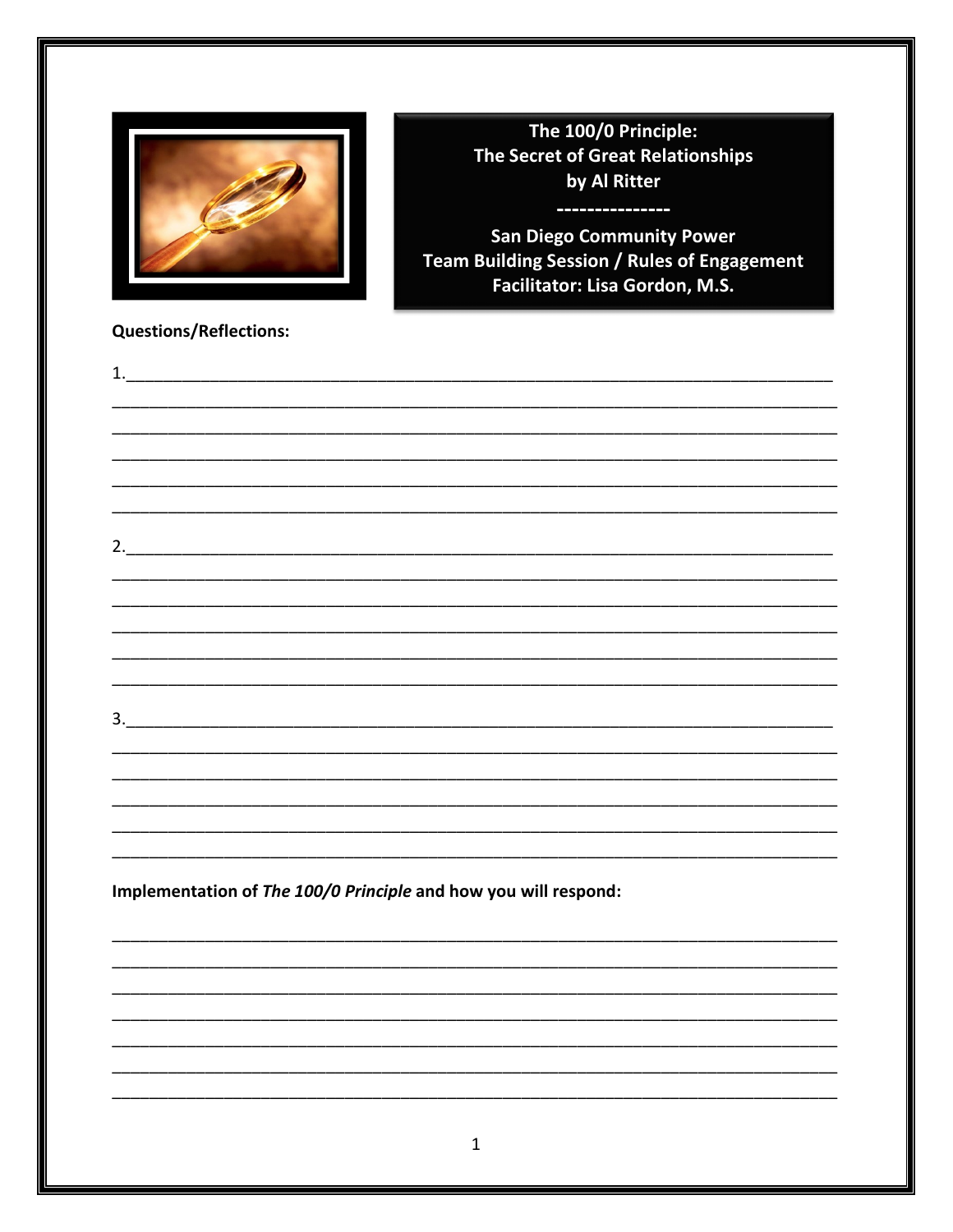|                                              | <u> 1989 - Johann Stoff, deutscher Stoff, der Stoff, der Stoff, der Stoff, der Stoff, der Stoff, der Stoff, der S</u> |  |  |
|----------------------------------------------|-----------------------------------------------------------------------------------------------------------------------|--|--|
|                                              |                                                                                                                       |  |  |
|                                              |                                                                                                                       |  |  |
|                                              |                                                                                                                       |  |  |
|                                              |                                                                                                                       |  |  |
|                                              |                                                                                                                       |  |  |
|                                              |                                                                                                                       |  |  |
|                                              |                                                                                                                       |  |  |
|                                              |                                                                                                                       |  |  |
|                                              |                                                                                                                       |  |  |
|                                              |                                                                                                                       |  |  |
|                                              |                                                                                                                       |  |  |
|                                              |                                                                                                                       |  |  |
|                                              |                                                                                                                       |  |  |
|                                              |                                                                                                                       |  |  |
|                                              |                                                                                                                       |  |  |
|                                              |                                                                                                                       |  |  |
|                                              |                                                                                                                       |  |  |
| <b>Possible Working Rules of Engagement?</b> |                                                                                                                       |  |  |
|                                              |                                                                                                                       |  |  |
|                                              |                                                                                                                       |  |  |
|                                              |                                                                                                                       |  |  |
|                                              |                                                                                                                       |  |  |
|                                              |                                                                                                                       |  |  |
|                                              |                                                                                                                       |  |  |
|                                              |                                                                                                                       |  |  |
|                                              |                                                                                                                       |  |  |
|                                              | 3.                                                                                                                    |  |  |
|                                              |                                                                                                                       |  |  |